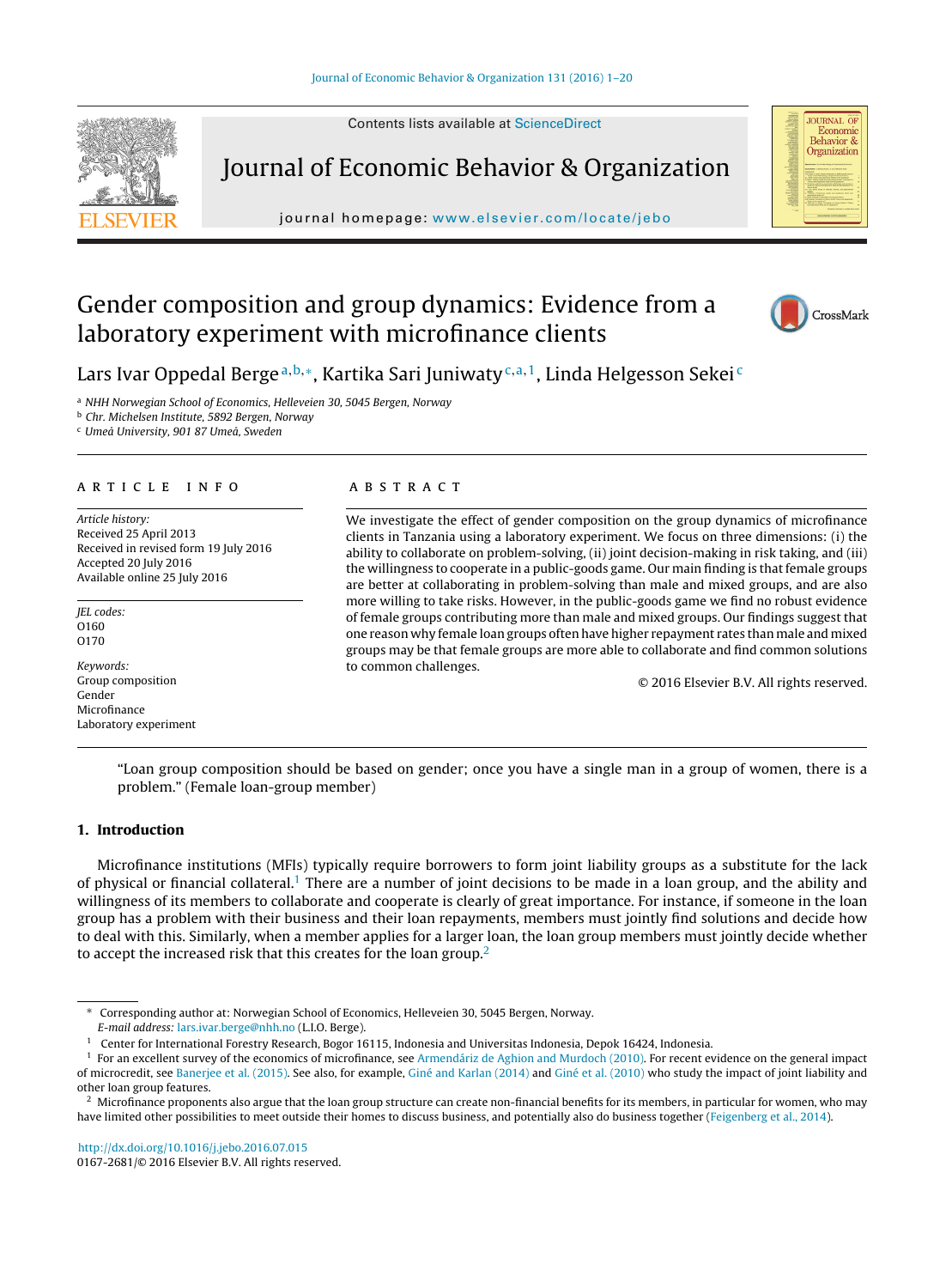Given the growth of MFIs, and the importance of such institutions for the development of small-scale business in poorer countries, designing and composing well-functioning loan groups could potentially be of great importance for poverty reduction and development. While many researchers have examined different features of loan groups, such as joint liability and the role of frequent repayment, few discuss the role of loan group composition. Exceptions include [Anthony](#page--1-0) [and](#page--1-0) [Horne](#page--1-0) [\(2003\)](#page--1-0) and [Sharma](#page--1-0) [and](#page--1-0) [Zeller](#page--1-0) [\(1997\),](#page--1-0) who both find that the percentage of women in a loan group correlates positively with individual repayment rates. Similarly, [D'Espallier](#page--1-0) et [al.](#page--1-0) [\(2011\)](#page--1-0) find that having a higher percentage of women clients in MFIs is associated with lower portfolio risk, fewer write-offs, and fewer provisions, while [Wydick](#page--1-0) [\(1999\)](#page--1-0) reports that gender heterogeneity negatively influences informal provision of insurance in loan groups.

Loan group composition should be based on gender; once you have a single man in a group of women, there is a problem. (Female loan-group member)

Although indicative, these studies do not provide information about mechanisms that may explain why womendominated groups tend to avoid repayment problems, and they have not established a causal relationship between gender composition and loan group outcomes.

In this paper, we report from a lab experiment conducted among microfinance clients in Tanzania, where we randomly allocated the microfinance clients into groups in the lab. This experimental design allows us to explore how gender composition of (lab) groups influences three important dimensions of group dynamics among microfinance clients; the groups' ability to collaborate and solve a common challenge, the willingness to take risks as a group, and the willingness to cooperate and contribute to resolving a social dilemma. We believe that our group games may shed light on the group dynamics of the loan groups also outside the lab.

Ability to collaborate is measured based on how groups solve multiple-choice problems face to face. This problemsolving exercise captures real-life situations in which loan group members must work together to find solutions to common challenges.

Willingness to take risks as a group is captured by letting groups decide jointly, face to face, whether to invest in a risky asset or not. This game resembles real-life situations in which loan groups must make joint decisions involving risk, such as accepting group members' loans or investment projects.<sup>3</sup>

Willingness to cooperate is measured based on the groups' contributions in a public goods game. Unlike the group games on ability to collaborate and risk-taking, contributions in the public goods game were done anonymously. This game captures an essential dimension of cooperation in many group settings, namely the issue of individual free riding at the cost of the group's common welfare.

Our main finding is that group composition shapes the groups' ability to collaborate: all-female groups outperform both mixed and all-male groups in the problem solving game, even though women perform no better than men at the individual level. Moreover, we also find evidence of all-female groups taking more risk than mixed groups, and to some extent we also find that all-female groups take more risk than all-male groups. On the other hand, in cooperation-game, we find no robust evidence of female groups contributing more than male and mixed groups to the public good.

We contribute to the experimental literature on group dynamics along two dimensions. To our knowledge, we are the first to use a face-to-face problem-solving exercise in order to shed light on how gender composition may influence groups' ability to collaborate, and our findings indicate that this dimension may capture important gender differences.<sup>4</sup> Moreover, our study is also among the first to investigate how gender composition shapes a group's common risk decision in a face-to-face environment.

While there are few previous studies to contrast our findings in the problem-solving exercise, [Booth](#page--1-0) [and](#page--1-0) [Nolen](#page--1-0) [\(2012a\)](#page--1-0) found similar patterns as in our risk-game, as they found that young girls behaved less risk-aversely in a lottery task when assigned to groups of girls or attending single-gender schools.<sup>5</sup> However, [Castillo](#page--1-0) et [al.](#page--1-0) [\(2015\)](#page--1-0) found that women in fact took more risks as the share of men in the room increased, contrasting our findings from the risk game. On the other hand, the (lack of) findings in the public-goods game are in line with most previous studies investigating public-goods games, suggesting that neither gender nor gender composition is important when explaining contributions (see [Sell](#page--1-0) et [al.,](#page--1-0) [1993;](#page--1-0) [Eckel](#page--1-0) [and](#page--1-0) [Grossman,](#page--1-0) [2008\).](#page--1-0)<sup>6</sup> However, investigating behavior in a prisoner's dilemma game [Charness](#page--1-0) and [Rustichini](#page--1-0) [\(2011\)](#page--1-0)

<sup>&</sup>lt;sup>3</sup> [Sharma](#page--1-0) [and](#page--1-0) [Zeller](#page--1-0) [\(1997\)](#page--1-0) suggest that one reason why female loan groups may be better at repaying loans is that they invest in less risky projects.

<sup>4</sup> Face-to-face communication has also previously been used in experimental settings, such as in [Bochet](#page--1-0) et al. (2006), studying public good contributions. In a survey article, [Sally](#page--1-0) (1995) found that non-binding face-to-face communication increased contributions substantially in games with voluntary contribution mechanism.

<sup>&</sup>lt;sup>5</sup> Investigating willingness to compete, [Booth](#page--1-0) [and](#page--1-0) [Nolen](#page--1-0) [\(2012b\)](#page--1-0) also found that the gender of peers mattered, as they found that girls from single-sex schools behaved more like boys, and that girls from single-gender experimental groups were more competitive than girls from mixed experimental groups. Furthermore, also investigating the role of group composition, [Dufwenberg](#page--1-0) [and](#page--1-0) [Muren](#page--1-0) [\(2006\)](#page--1-0) found that women-dominated groups were more generous and egalitarian, although the most generous groups were those with two men and one woman.

<sup>&</sup>lt;sup>6</sup> In the experimental literature on general gender differences, it is well established that there are systematic gender differences in preferences. For instance, men are more willing to take risks and to compete, and men and women react differently to changes in the decision-making environment (see, e.g., [Niederle](#page--1-0) [and](#page--1-0) [Vesterlund,](#page--1-0) [2007;](#page--1-0) [Croson](#page--1-0) [and](#page--1-0) [Gneezy,](#page--1-0) [2009;](#page--1-0) [Charness](#page--1-0) [and](#page--1-0) [Gneezy,](#page--1-0) [2012\)](#page--1-0)